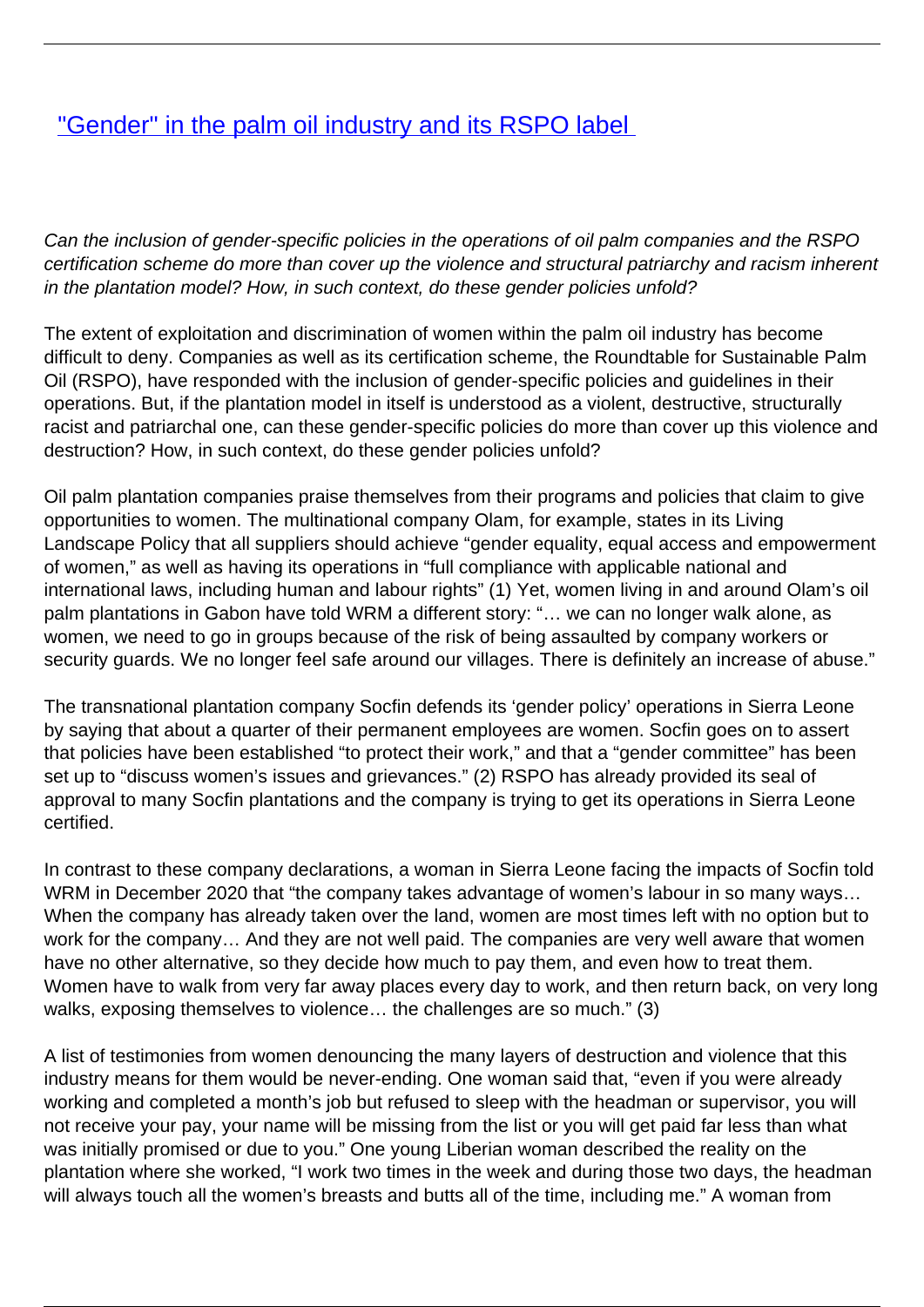Guatemala said, "Often, the plantation foremen blackmail women, offering them work in exchange for sex; if they do not agree to sleep with them, the foremen do not employ them." Others report that, "you have to sleep with the headmen or supervisors before you can get your food to be sold to the workers." (4)

In West and Central Africa, oil palm industrial plantations also become a threat to its traditional cultivation and use. Resistance against these plantations thus turns also into a women's fight for their economic independence. Yet, when women speak out, companies make use of the cultural roles assigned to women to marginalize them. As exposed in the booklet "12 tactics palm oil companies use to grab community land," (5) companies will, for example, comment to chiefs and family members that a 'woman's business is in the house and cooking, not criticizing the company'. They will try to make male family members feel ashamed and embarrassed that their wives, daughters or sisters are taking action. As a result, the whole family, and sometimes a big portion of the community, will put pressure on women to stop their protests against the company.

The reality is that wherever these plantations expand in Africa, Asia and Latin America, women living in or around industrial oil palm plantations face an increase in similar abuses, such as (6):

- **rape and torture** in or around the plantations fields, with the perpetrators usually going unpunished; - **violent arrests or searches** arguing that palm nuts or palm oil have been stolen from the company plantations. This comes with women having their traditional oil production taken away or destroyed, particularly in Africa where women have been producing palm oil for generations. These accusations are largely false and, most importantly, illegitimate, because companies have stolen communities' land in the first place;

- **security guards entering their houses** during the night, supposedly in search of palm nuts or palm oil, exposing women to beatings, abuse and arrests;

- **loss of lands, forests and water sources**. Women are forced to travel long distances to find arable lands, often for many kilometers and often through the plantations, which exposes women and girls to the risk of being raped, assaulted or violently searched;

**- being made landless and forced to sell their labour to plantation companies;**

- being **forced to offer sex in exchange for work**;

- facing serious **health issues due to hazardous and abusive work** tasks, especially when applying agrochemicals. Women and men working on oil palm plantations have described working conditions as akin to slavery. In Indonesia, women and children are often forced to work for free to help men meet the production targets that the company sets as condition for them to receive the full wage for the day;

- facing the **destruction of the cultural and social fabric** of their communities' lives.

None of these realities appear in the companies' nice flashing brochures or on their webpages. The sexual violence, abuse and harassment that women suffer as a result of large-scale plantations is rarely mentioned, even during community meetings or in NGO and academic reports. Usually, the shocking extent of this reality only comes out when women meet among themselves. In these conversations, it becomes clear that sexual violence and abuse are an integral part of the large-scale plantation model. (7) The structural patriarchy of the model is usually hidden and reduced to the much-used vague term of 'differentiated impacts'.

In response, a video launched on 25 November 2020, the Day for the Elimination of Violence Against Women, condemns that sexual harassment and violence towards women is another common practice within the oil palm plantation industry, affecting both, women workers and women living in the surrounding communities. (8)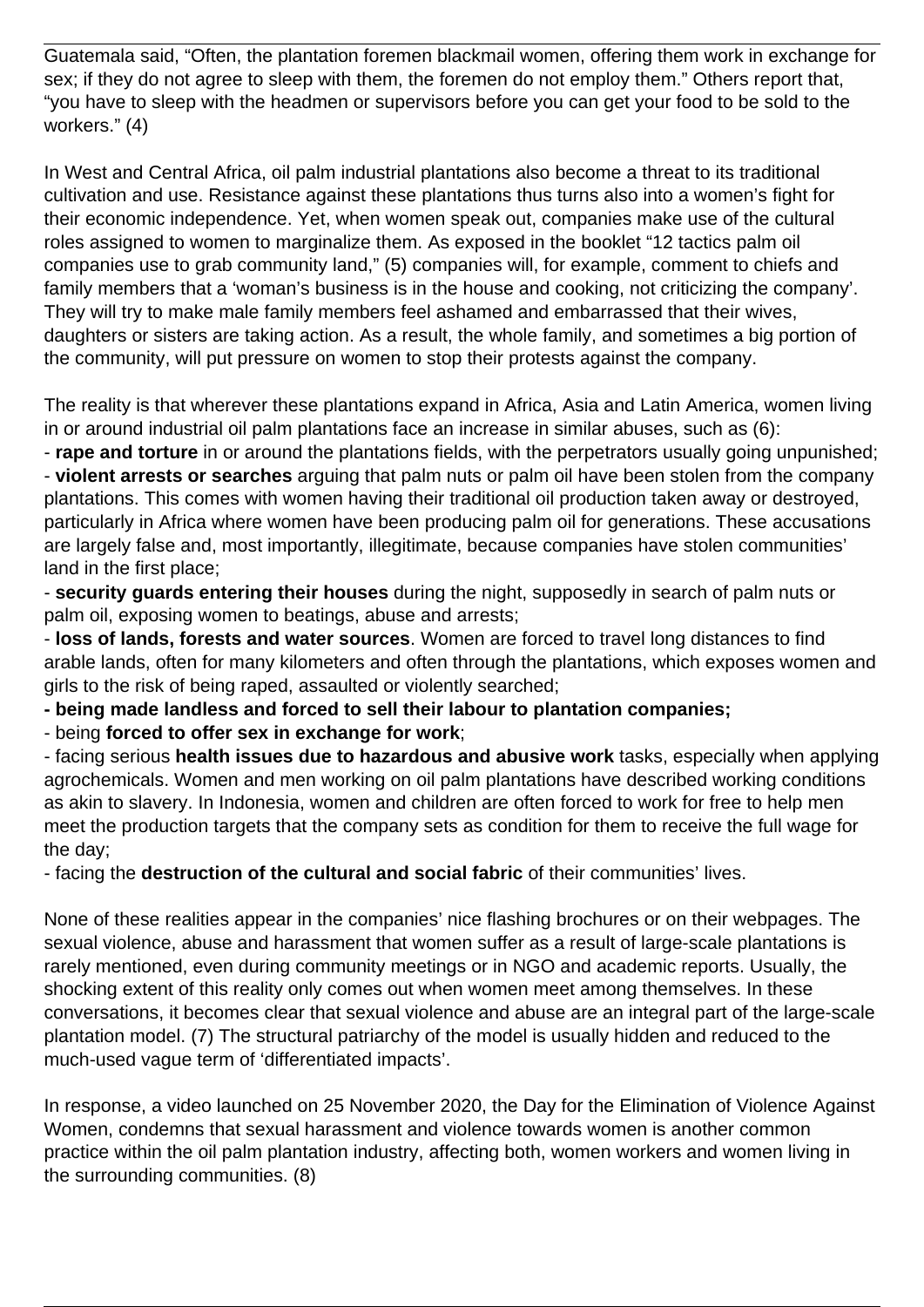## **RSPO stands for long-lasting abuse**

RSPO is the most widely used voluntary certification system for palm oil companies. It is a partnership between the palm oil industry and a few NGOs – with WWF as a very important one. It delivers a 'sustainable' label to palm oil producers, based on a set of principles and criteria approved by its members. What RSPO does **not** do is to question the amount of land grabs, pollution, violation of community and workers' rights and overall violence embedded in the industry. RSPO facilitates the continued expansion of the industrial oil palm plantations model while certifying it as 'sustainable'.

One of RSPO's standards is to promote 'gender equality.' According to RSPO, compliance with their 2018 principles and criteria is required in order for certification to be awarded to a company. (9) The principles related to "sustainable livelihood and poverty reduction" require that "everyone engaged in palm oil production has equal opportunities to fulfill their potential in work and community with dignity and equality, and in a healthy working and living environment." A gender committee is supposed "to raise awareness, identify and address issues of concern, as well as opportunities and improvements for women", and it is required that there be "no harassment or abuse in the workplace" and that reproductive rights be protected. This is supposed to guarantee "safe and decent work" as well as respect for human rights. The 2018 document goes on to give "guidance" on each of its principles and criteria. In relation to the gender committee, the guidance calls for "programmes provided for particular issues faced by women, such as violence and sexual harassment in the workplace" and says that the committee "should include representatives from all areas of work [and] will consider matters such as: training on women's rights; counselling for women affected by violence; child care facilities to be provided by the unit of certification; women to be allowed to breastfeed up to nine months before resuming chemical spraying or usage tasks; and women to be given specific break times to enable effective breastfeeding."

Women, however, tend to be restricted to low-paying, arduous and demeaning tasks, including the spraying of pesticides. These are tasks that are extremely dangerous for women and their reproductive health.

Additionally, RSPO has a Human Rights Working Group – including a specific sub-group for gender – which is supposed to ensure the successful implementation of the RSPO principles and criteria that are relevant for the protection and respect of human rights. (10) The Working Group consists of the multinational companies Sime Darby, Agropalma Group, Wilmar, Bunge, Unilever, Kellogg's, and the Dutch bank ABN-AMRO, together with the NGO Solidaridad, and is co-chaired by representatives from Cargill and Oxfam Novib. Considering that corporations dominate the Working Group by a margin of four to one, perhaps it is not surprising that despite the nice words and seemingly stringent policies, women continue to face abuse, harassment and violence on oil palm plantations, whether these plantations are RSPO certified or not.

It is crucial to ask, how can a Human Rights Working Group of a certification scheme that claims to guaranty 'ethical production' of palm oil does not even bother to officially include any voice from local groups or affected communities in their structural organization? And even more importantly, shouldn't such Working Group exclude any participation of the companies being certified? The answer to these questions lies on the fact that RSPO was created by the companies themselves to allow this industry to continue and expand and therefore, benefits, above all, the companies that it certifies.

A declaration from a 2019 meeting of the Informal Alliance Against Oil Palm Plantations in West and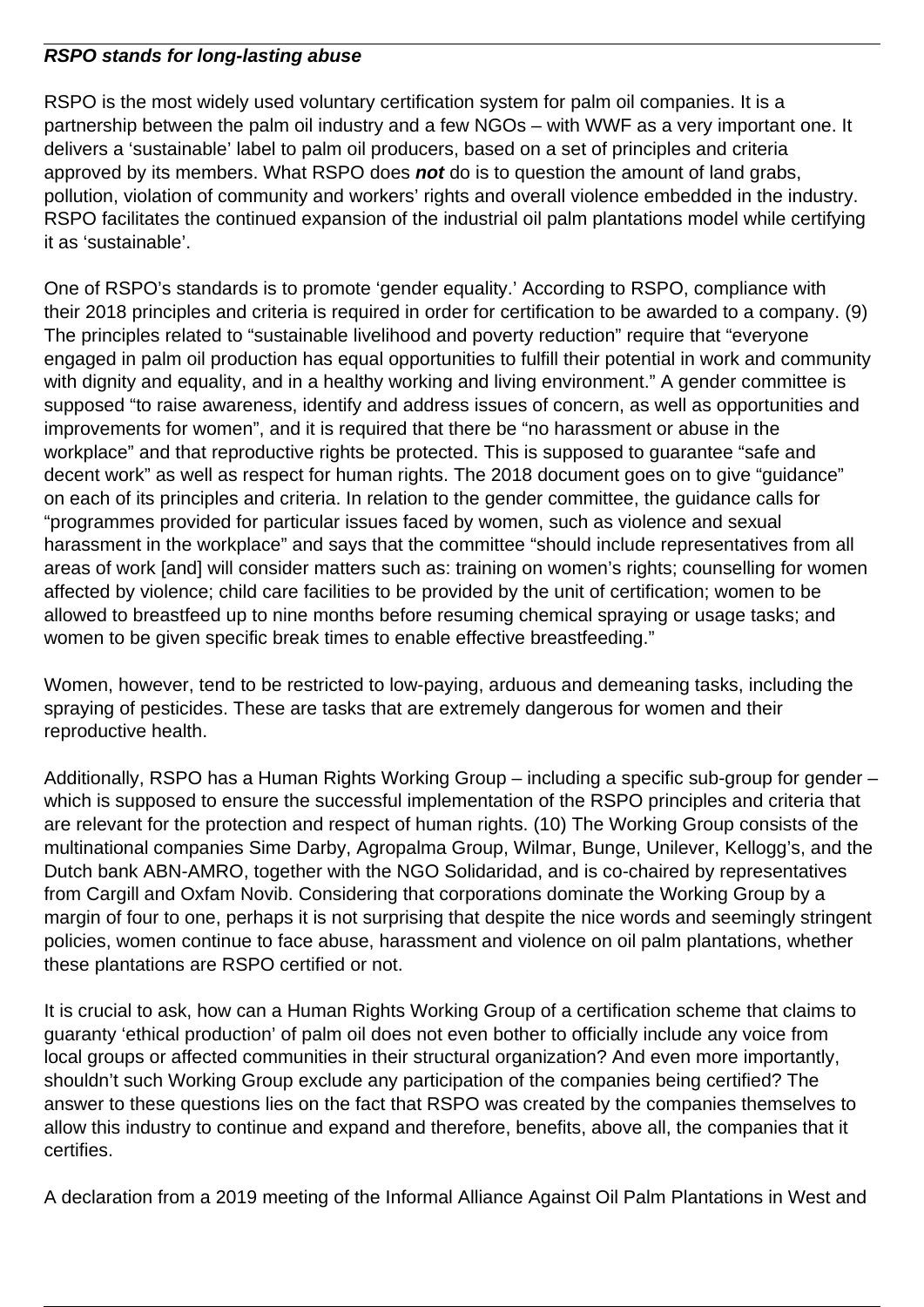Central Africa states, "Women and girls in these plantation areas experience the deepest injustices and inequalities. Their dignity is violated and they suffer daily human exploitation. From obligations to meet quotas for the collection of palm fruits to sexual favours demanded by company security guards who accuse them of taking fallen palm fruits from the plantations, they suffer the most severe humiliations, often in silence." (11)

Moreover, an article published by two Associated Press (AP) journalists in 2020 which documents sexual abuse, harassment and rape of women and girls on oil palm plantations in Malaysia and Indonesia underscores that this violence crosscuts across regions. The journalists note that "of the nearly 100 grievances lodged [with the RSPO] in Indonesia and Malaysia in the last decade, …women are almost never mentioned." (12) Yet, they reveal how perpetrators of rape and harassment on plantations sourcing palm oil to the supply chains of some of the biggest names in the US\$530 billion beauty business are going unpunished. These "labor abuses regularly occur industrywide", they write, including on plantations bearing the RSPO's green stamp.

RSPO is thus helping oil palm plantation companies not only to greenwash their destructive operations but also, as the feminist movements call it, to "violet wash" their operations. Activist writer Larry Lohmann describes how corporate 'gender policy' documents never even raise the question of why physical and sexual violence against women is such a systemic aspect of this industry. Instead, such documents are being used by plantation companies and their associated certification schemes to contain and weaken feminist movements and women-led struggles, merely giving a different coloration to an underlying patriarchy.

The women's voices whose land has been taken over by industrial oil palm plantations confirm once and again that, contrary to the corporate propaganda with their gender-specific policies that claim to benefit and improve women's lives across the industry, quite the opposite is true, – the palm oil industry brings violence, despair and abuse.

Whose voices will you hear now?

(1) [Olam Living Landscapes Policy,](https://wrm.us9.list-manage.com/track/click?u=f91b651f7fecdf835b57dc11d&id=42487bad91&e=08ad7e6520) April 2018

(2) SOCFIN Group, Socfin's response to Fian's "[Draft report extracts made available to Socfin before](https://wrm.us9.list-manage.com/track/click?u=f91b651f7fecdf835b57dc11d&id=d71466f929&e=08ad7e6520) [publication – Provisional title: Land Conflict in Malen –Analysis and lessons learned from a human](https://wrm.us9.list-manage.com/track/click?u=f91b651f7fecdf835b57dc11d&id=d71466f929&e=08ad7e6520) [perspective,](https://wrm.us9.list-manage.com/track/click?u=f91b651f7fecdf835b57dc11d&id=d71466f929&e=08ad7e6520)" p. 5.

(3) WRM Bulletin 253, [Sexual Exploitation and Violence against Women at the Root of the Industrial](https://wrm.us9.list-manage.com/track/click?u=f91b651f7fecdf835b57dc11d&id=d74f5f1083&e=08ad7e6520) [Plantation Model,](https://wrm.us9.list-manage.com/track/click?u=f91b651f7fecdf835b57dc11d&id=d74f5f1083&e=08ad7e6520) 2020

(4) [Breaking the silence: Industrial oil palm and rubber plantations bring harassment, sexual violence](https://wrm.us9.list-manage.com/track/click?u=f91b651f7fecdf835b57dc11d&id=5ab02e4caa&e=08ad7e6520) [and abuse against women](https://wrm.us9.list-manage.com/track/click?u=f91b651f7fecdf835b57dc11d&id=5ab02e4caa&e=08ad7e6520)

(5) [Promise, Divide, Intimidate, Coerce. 12 tactics palm oil companies use to grab community land,](https://wrm.us9.list-manage.com/track/click?u=f91b651f7fecdf835b57dc11d&id=20186cfb8e&e=08ad7e6520) p.

40, Tactic 7: Exclude and marginalise women; the violence against women that companies never talk about

(6) WRM Bulletin 236, [Covered under the shade of oil palm companies in Cameroon: A recount of](https://wrm.us9.list-manage.com/track/click?u=f91b651f7fecdf835b57dc11d&id=53daad7b93&e=08ad7e6520) [the abuses that women suffer](https://wrm.us9.list-manage.com/track/click?u=f91b651f7fecdf835b57dc11d&id=53daad7b93&e=08ad7e6520)

(7) Idem (5)

(8) Video: [Violence and sexual abuse against women in oil palm plantations MUST END](https://wrm.us9.list-manage.com/track/click?u=f91b651f7fecdf835b57dc11d&id=440db3c0f1&e=08ad7e6520)

(9) RSPO, [Principles and Criteria](https://wrm.us9.list-manage.com/track/click?u=f91b651f7fecdf835b57dc11d&id=4656669d55&e=08ad7e6520), 2018

(10) RSPO, [Human rights and social standards](https://wrm.us9.list-manage.com/track/click?u=f91b651f7fecdf835b57dc11d&id=f985b735ef&e=08ad7e6520)

(11) Meeting report, Informal Alliance Against Oil Palm Plantations in West and Central Africa, Cote d'Ivore, 2019

(12) Mason M. and McDowell R, Rape, [Abuses in palm oil fields linked to top beauty brands,](https://wrm.us9.list-manage.com/track/click?u=f91b651f7fecdf835b57dc11d&id=ad53bb20a3&e=08ad7e6520)